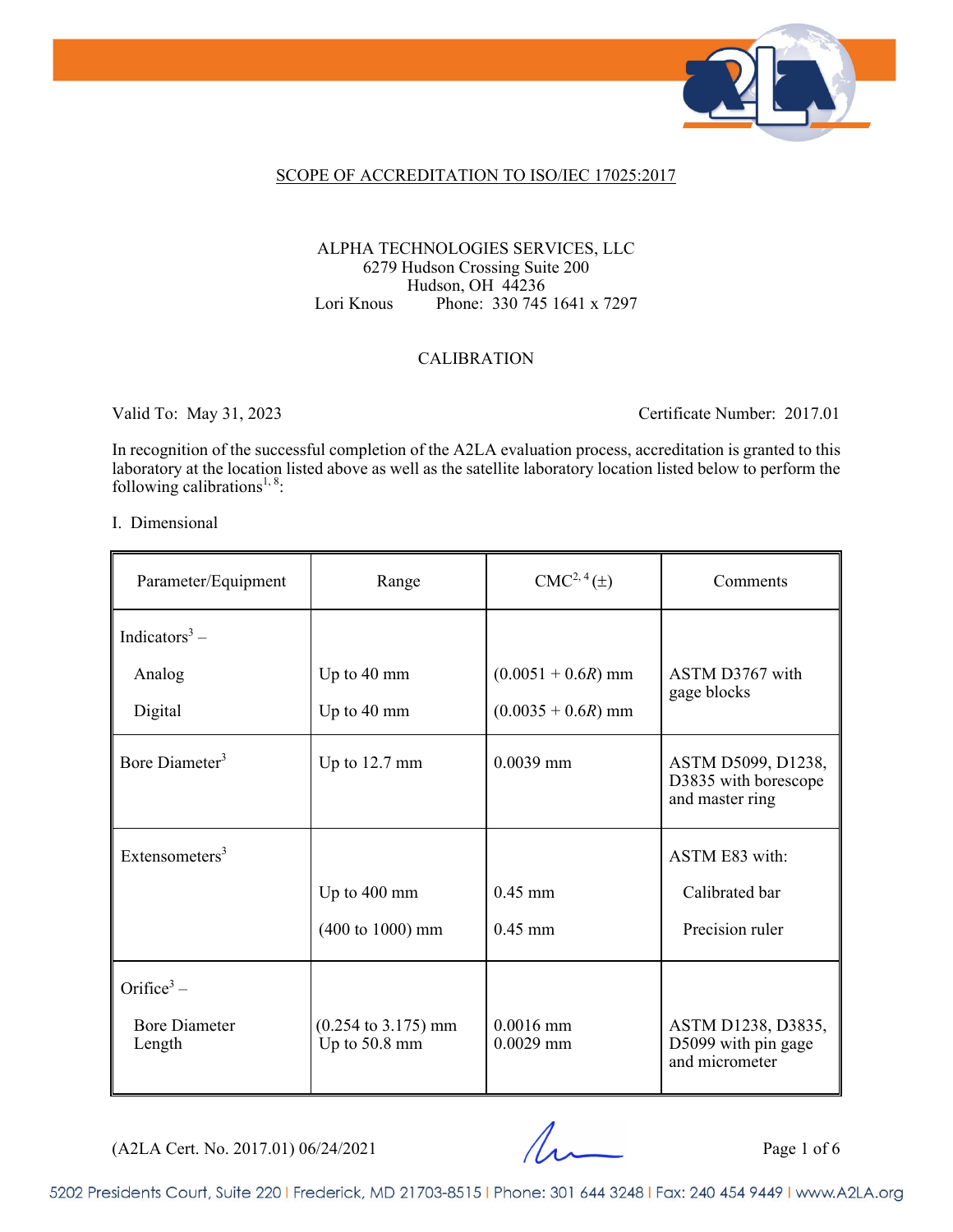| Parameter/Equipment                         | Range                   | $CMC2(\pm)$ | Comments              |
|---------------------------------------------|-------------------------|-------------|-----------------------|
| Piston $Tip^3$ –<br><b>Outside Diameter</b> | Up to $12.7 \text{ mm}$ | $0.0016$ mm | ASTM D1238, D3835     |
| Linear Length                               | Up to 19 mm             | $0.0016$ mm | with micrometers      |
| Thickness Gauge                             | Up to $3 \text{ mm}$    | $0.0016$ mm | Certified gage blocks |

## II. Dimensional Testing/Calibration<sup>1</sup>

| Parameter/Equipment                   | Range                             | $CMC2(\pm)$      | Comments                           |
|---------------------------------------|-----------------------------------|------------------|------------------------------------|
| Length Standards $(1D)^{3,5}$         | Up to $457$ mm                    | $0.03$ mm        | Height gage, surface<br>plate      |
| Diameter <sup>3, <math>6</math></sup> | $(0.1 \text{ to } 25) \text{ mm}$ | $0.0059$ mm      | ASTM D3767 with<br>caliper         |
| Angle <sup>3</sup>                    | $(0 \text{ to } 60)$ °            | $0.0025^{\circ}$ | Rotary encoder<br>measuring device |

## III. Mechanical

| Parameter/Equipment | Range                                                        | $CMC2(\pm)$                      | Comments                       |
|---------------------|--------------------------------------------------------------|----------------------------------|--------------------------------|
| Torque $-$          |                                                              |                                  |                                |
| Static              | $(0 \text{ to } 50)$ in lbf<br>$(50 \text{ to } 130)$ in lbf | $0.088$ in lbf<br>$0.088$ in lbf | Dead weights and<br>torque arm |
| Dynamic $3$         | $(0 to 50)$ in lbf<br>$(50 \text{ to } 130)$ in lbf          | $0.16$ in lbf<br>$0.17$ in lbf   | Torque standard                |
| Torque Wrenches     | Up to 200 in $lbf$                                           | $0.51$ in lbf                    | Torque wrench tester           |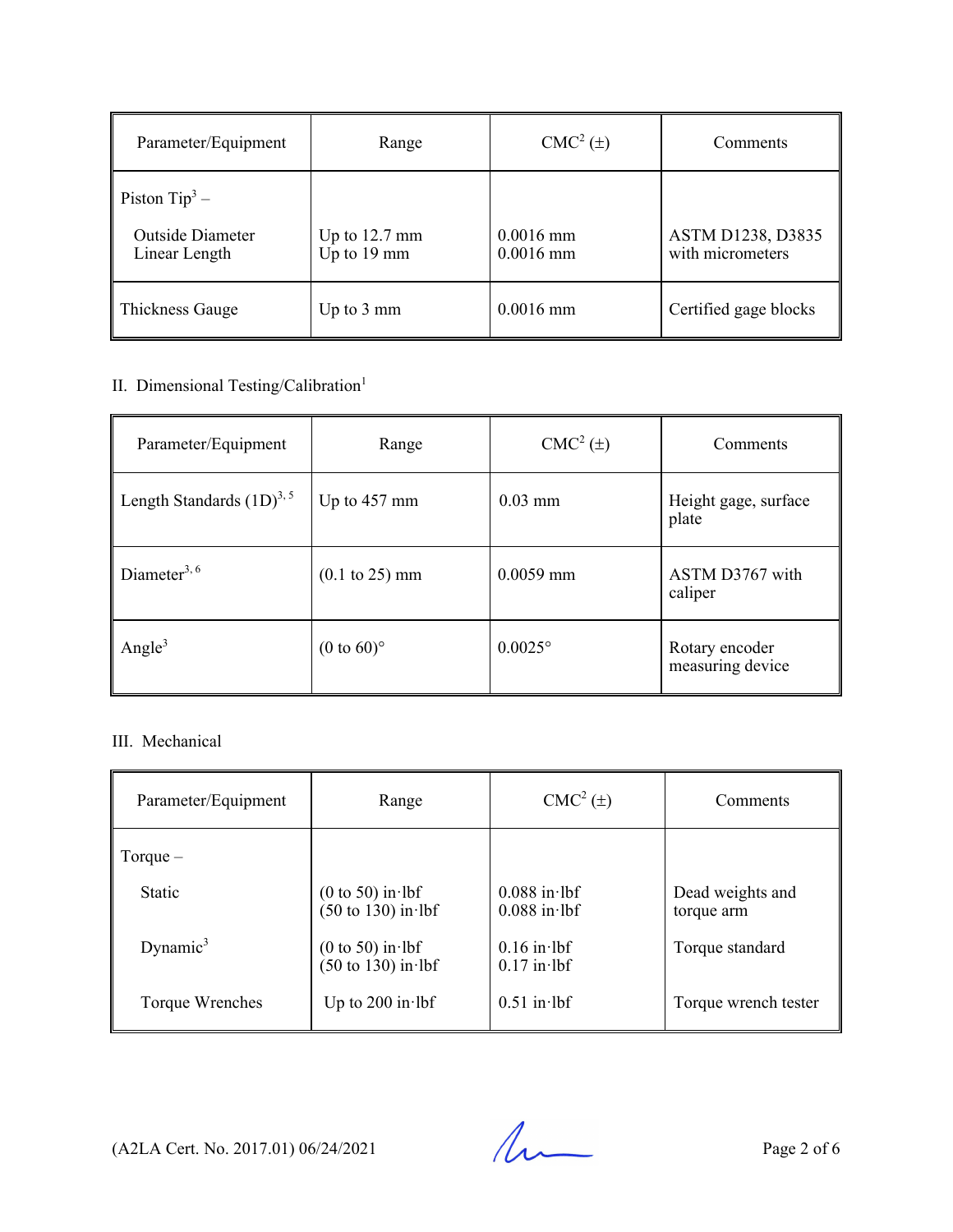| Parameter/Equipment                                                       | Range                                                                                                                                                      | CMC <sup>2, 4</sup> (±)                                                                          | Comments                                 |
|---------------------------------------------------------------------------|------------------------------------------------------------------------------------------------------------------------------------------------------------|--------------------------------------------------------------------------------------------------|------------------------------------------|
| Mass                                                                      | $(0.1 \text{ to } 10) \text{ g}$<br>$(> 10 \text{ to } 220)$ g<br>$(> 220 \text{ to } 500) \text{ g}$<br>$($ > 500 to 1000) g<br>$(> 1 \text{ to } 20)$ kg | $0.0020$ g<br>$0.025$ g<br>$0.12$ g<br>$0.12$ g<br>$0.18$ g                                      | ASTM D1238, single<br>substitution       |
| Density<br>Specific Gravity                                               | $(1.04 \text{ to } 2.0) \text{ g/cm}^3$<br>$(1.04 \text{ to } 2.0)$                                                                                        | $0.002$ g/cm <sup>3</sup><br>0.002                                                               | Precision balance in air<br>and in water |
| Density/Specific Gravity $(1.04 \text{ to } 2.0)$<br>Testers <sup>3</sup> | $(1.04 \text{ to } 2.0)$                                                                                                                                   | $0.002 + 0.6R$<br>$0.002 + 0.6R$                                                                 | ASTM D792                                |
| Force and Materials<br>Testing Machines <sup>3</sup> –                    |                                                                                                                                                            |                                                                                                  |                                          |
| Force - Tension and<br>Compression<br>Transducers                         | $(0 to 22)$ lbf                                                                                                                                            | 0.11 % + 0.6 <i>R</i> of reading                                                                 | <b>ASTM E4</b> using<br>deadweights      |
|                                                                           | $(0 to 50)$ lbf<br>$(51 to 500)$ lbf<br>$(500 to 5000)$ lbf                                                                                                | 0.11 % + 0.6 <i>R</i> of reading<br>0.11 % + 0.6R of reading<br>0.11 % + 0.6 <i>R</i> of reading | ASTM E4 using load<br>cells              |
| Extensometer                                                              | $(0 to 400)$ mm                                                                                                                                            | $0.45$ mm                                                                                        | ASTM E83, calibrated<br>bar              |
|                                                                           | $(400 \text{ to } 1000) \text{ mm}$                                                                                                                        | $0.45$ mm                                                                                        | Precision ruler                          |
| Gage Length                                                               | $(0 to 100)$ mm                                                                                                                                            | $0.024$ mm                                                                                       | ASTM E83 using<br>caliper                |
| <b>Crosshead Dwell</b><br>Time                                            | $(0 to 10)$ min                                                                                                                                            | $0.23$ s                                                                                         | Digital stopwatch                        |
| <b>Crosshead Distance</b>                                                 | $(0 to 400)$ mm                                                                                                                                            | $0.07$ mm                                                                                        | Digital position kit                     |
| Crosshead Rate                                                            | $(0.03 \text{ to } 600) \text{ mm/min}$                                                                                                                    | $0.051\%$ of reading                                                                             | Digital speed/position<br>kit            |

 $(A2LA$  Cert. No. 2017.01) 06/24/2021 Page 3 of 6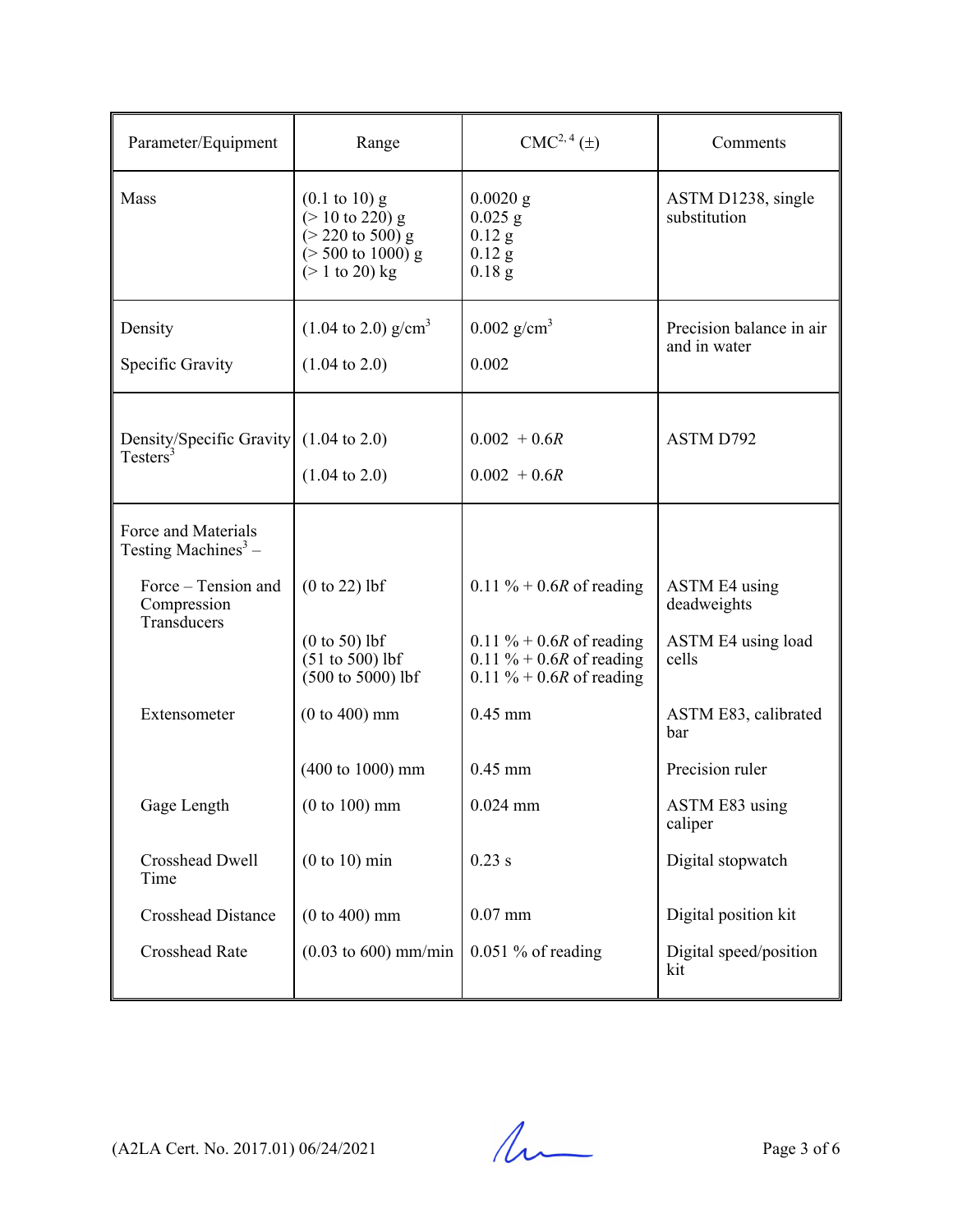| Parameter/Equipment              | Range                                                                                                                                                                      | $CMC2, 4(\pm)$                                                                                      | Comments        |
|----------------------------------|----------------------------------------------------------------------------------------------------------------------------------------------------------------------------|-----------------------------------------------------------------------------------------------------|-----------------|
| Scales and Balances <sup>3</sup> | $(0.1 \text{ to } 10) \text{ g}$<br>$(> 10 \text{ to } 220) \text{ g}$<br>$(> 220 \text{ to } 500) \text{ g}$<br>$($ > 500 to 1000) g<br>$(> 1 \text{ to } 20) \text{ kg}$ | $(0.14 + 0.6R)$ g<br>$(0.15 + 0.6R)$ g<br>$(0.52 + 0.6R)$ g<br>$(1.0 + 0.6R)$ g<br>$(5.0 + 0.6R)$ g | Standard masses |

## IV. Thermodynamics

| Parameter/Equipment              | Range                      | $CMC2, 7(\pm)$ | Comments                                                                         |
|----------------------------------|----------------------------|----------------|----------------------------------------------------------------------------------|
| Temperature-                     |                            |                |                                                                                  |
| Temperature Measure <sup>3</sup> | Ambient to $250 °C$        | $0.088$ °C     | ASTM D1646, D2084,<br>D5289, D6204, D6601<br>with temperature probe<br>and meter |
| <b>Temperature Meters</b>        | Ambient to $200^{\circ}$ C | 0.061 °C       | ITS 90, oil bath with<br>SPRT and digital<br>readout                             |
| Barrel Temperature <sup>3</sup>  | $(15 \text{ to } 425)$ °C  | $0.081$ °C     | ASTM D1238, D3835,<br>with Hart digital PRT                                      |

## V. Time & Frequency

| Parameter/Equipment | Range           | $CMC2, 7(\pm)$ | Comments                                                            |
|---------------------|-----------------|----------------|---------------------------------------------------------------------|
| Dwell Time          | (0 to 24) hours | $0.23$ s       | ASTM D1646, D2084,<br>D5289, D6204, D6601<br>with digital stopwatch |

 $(A2LA$  Cert. No. 2017.01) 06/24/2021 Page 4 of 6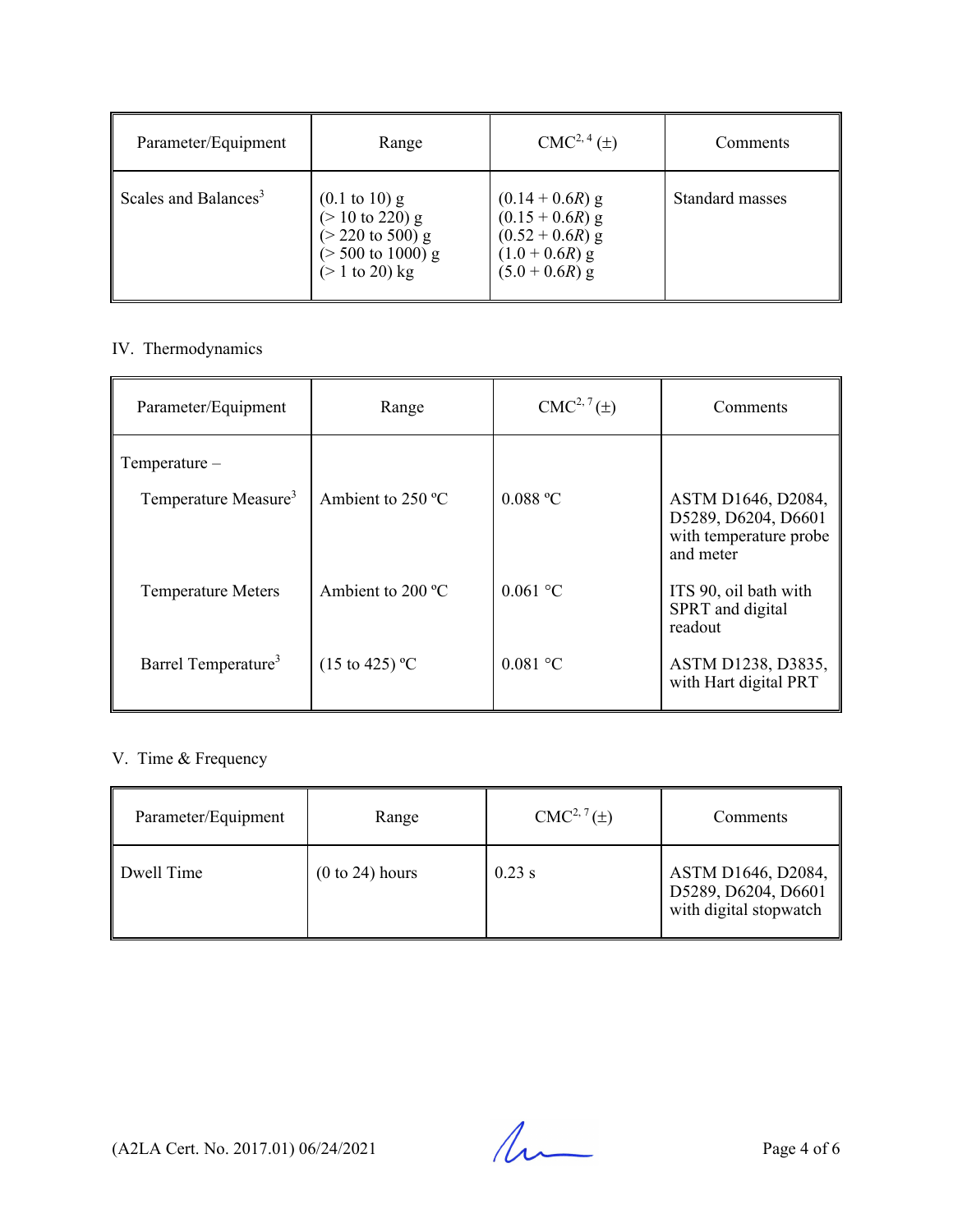#### SATELLITE FACILITY ALPHA TECHNOLOGIES UK Unit 46a BSS House Cheney Manor Industrial Estate, Swindon Wiltshire SN2 2PJ UNITED KINGDOM<br>Lori Knous Phone 330 745 1641 x 729 Phone 330 745 1641 x 7297

### CALIBRATION

#### I. Mechanical

| Parameter/Equipment | Range                                                        | CMC <sup>2</sup> (±)           | Comments             |
|---------------------|--------------------------------------------------------------|--------------------------------|----------------------|
| Torque $-$          |                                                              |                                |                      |
| Dynamic $3$         | $(0 \text{ to } 50)$ in lbf<br>$(50 \text{ to } 130)$ in lbf | $0.16$ in lbf<br>$0.17$ in lbf | Torque standard      |
| Torque Wrenches     | Up to $200$ in lbf                                           | $1.5$ in lbf                   | Torque wrench tester |

This laboratory offers commercial calibration and dimensional testing services and field calibration and <sup>1</sup> dimensional testing services where noted.

<sup>2</sup> Calibration and Measurement Capability Uncertainty (CMC) is the smallest uncertainty of measurement that a laboratory can achieve within its scope of accreditation when performing more or less routine calibrations of nearly ideal measurement standards or nearly ideal measuring equipment. CMCs represent expanded uncertainties expressed at approximately the 95 % level of confidence, usually using a coverage factor of  $k = 2$ . The actual measurement uncertainty of a specific calibration performed by the laboratory may be greater than the CMC due to the behavior of the customer's device and to influences from the circumstances of the specific calibration.

 $3$  Field calibration service is available for this calibration. Please note the actual measurement uncertainties achievable on a customer's site can normally be expected to be larger than the CMC found on the A2LA Scope. Allowance must be made for aspects such as the environment at the place of calibration and for other possible adverse effects such as those caused by transportation of the calibration equipment. The usual allowance for the actual uncertainty introduced by the item being calibrated, (e.g. resolution) must also be considered and this, on its own, could result in the actual measurement uncertainty achievable on a customer's site being larger than the CMC.

 $4 \text{ In the statement of CMC, } R \text{ is the numerical value of the resolution of the device.}$ 

5 This laboratory meets R205 – *Specific Requirements: Calibration Laboratory Accreditation Program* for the types of dimensional tests listed above and is considered equivalent to that of a calibration certificate.

 $6$  This test is not equivalent to a calibration.

 $<sup>7</sup>$  The type of instrument or material being calibrated is defined by the parameter. This indicates the</sup> laboratory is capable of calibrating instruments that measure or generate the values in the ranges indicated for the listed measurement parameter.

 $(A2LA$  Cert. No. 2017.01) 06/24/2021 Page 5 of 6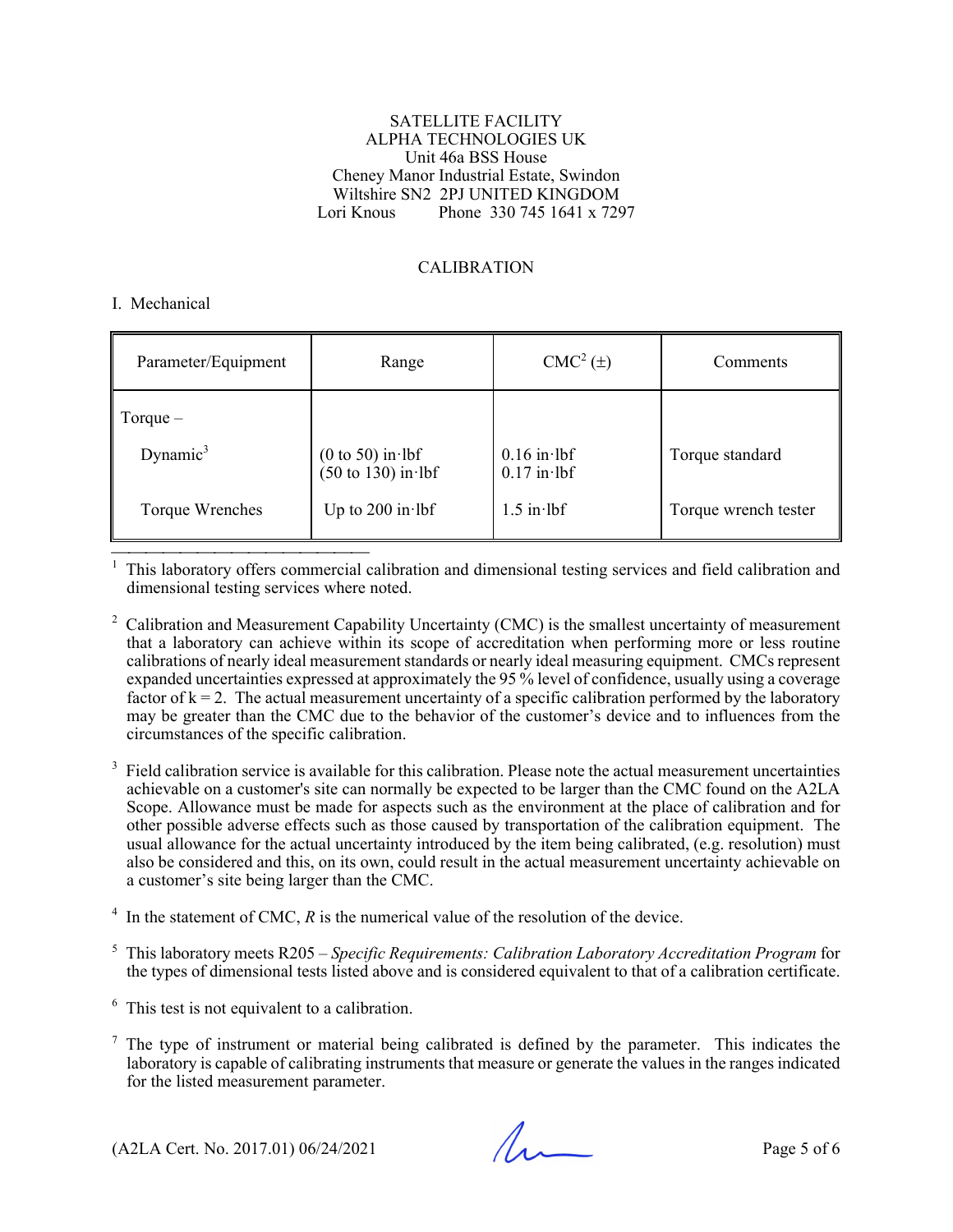8 This scope meets A2LA's *P112 Flexible Scope Policy*.

 $(A2LA$  Cert. No. 2017.01) 06/24/2021 Page 6 of 6